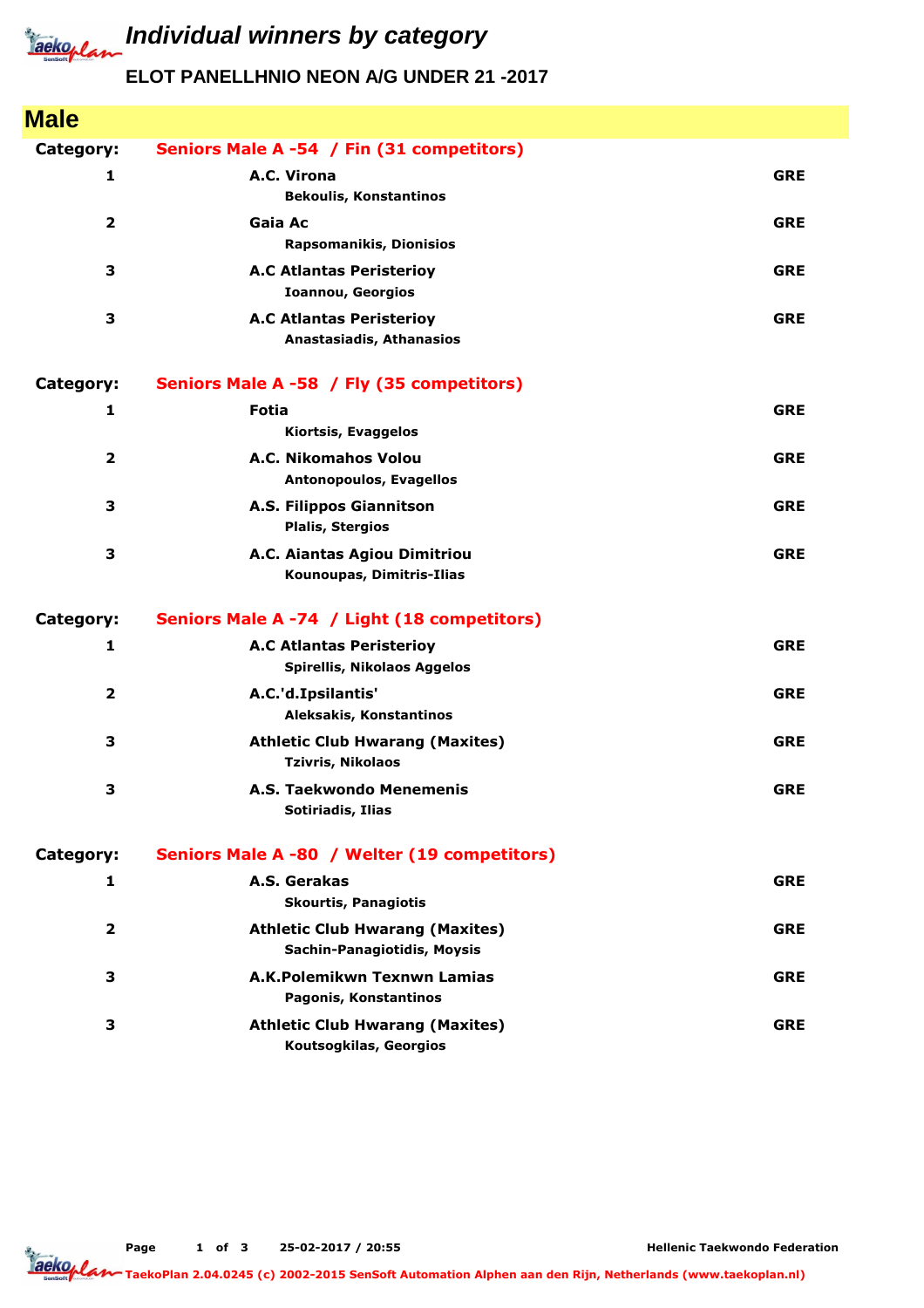

*Iaeko<sub>plan</sub>* Individual winners by category

## **ELOT PANELLHNIO NEON A/G UNDER 21 -2017**

| <b>Female</b>           |                                                                |            |
|-------------------------|----------------------------------------------------------------|------------|
| Category:               | Seniors Female A -46 / Fin (15 competitors)                    |            |
| 1                       | As Thiseas Aitoloakarnanias<br>Mesindianou, Romalea            | <b>GRE</b> |
| $\overline{2}$          | <b>A.C Atlantas Peristerioy</b><br>Floutsakou, Maria           | <b>GRE</b> |
| 3                       | A.S. TKD Atlantas Prosotsanis Dramas<br>Akritidou, Stavroula   | <b>GRE</b> |
| 3                       | A.C. Aiantas Agiou Dimitriou<br>Chanou, Maria                  | <b>GRE</b> |
| Category:               | Seniors Female A -49 / Fly (20 competitors)                    |            |
| 1                       | <b>A.C Theagenis Kallitheas</b><br><b>Tsante, Maria</b>        | <b>GRE</b> |
| $\mathbf{2}$            | A.S. Dynami Patrwn<br>Aggelopoulou, Katerina                   | <b>GRE</b> |
| 3                       | <b>A.S.Dias Ioanninwn</b><br>Stamoy, Margarita                 | <b>GRE</b> |
| 3                       | A.C. Aiantas Agiou Dimitriou<br>Papageorgiou, Eleni            | <b>GRE</b> |
| Category:               | Seniors Female A -57 / Feather (15 competitors)                |            |
| $\mathbf{1}$            | <b>A.C Atlantas Peristerioy</b><br>Asprogeraka, Adriana        | <b>GRE</b> |
| $\overline{\mathbf{2}}$ | <b>Soat Trikalon</b><br>Tzelli, Konstantina                    | <b>GRE</b> |
| 3                       | A.K.Polemikwn Texnwn Lamias<br>Kyritsi, Aikaterini Konstantina | <b>GRE</b> |
| 3                       | A.S. Danaos Oraiokastrou<br>Arslanoglou, Maria                 | <b>GRE</b> |
| Category:               | Seniors Female A -62 / Light (15 competitors)                  |            |
| $\mathbf{1}$            | <b>As Albatros</b><br>Andronikidou, Zoi                        | <b>GRE</b> |
| $\overline{2}$          | A.C. Aiantas Agiou Dimitriou<br>Desylla, Ioanna-Stauroula      | <b>GRE</b> |
| 3                       | A.S. Taekwondo Keratsiniou<br>Karpouzou, Vasiliki              | <b>GRE</b> |
| 3                       | <b>A.C TKD Keumgang</b><br>Ioannou, Vasiliki                   | <b>GRE</b> |